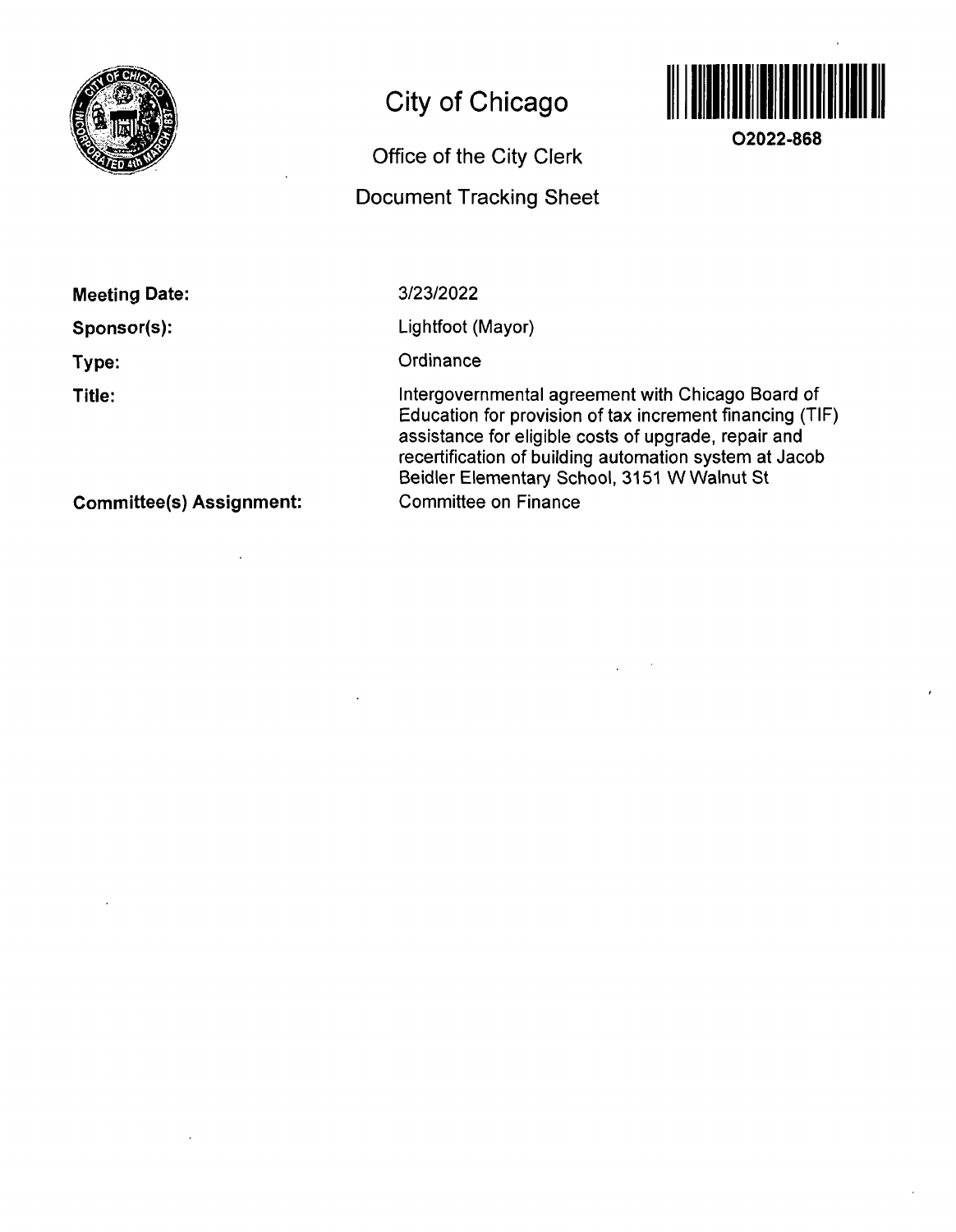

## OFFICE OF THE MAYOR

### CITY OF CHICAGO

LORI E. LIGHTFOOT MAYOR

March 23, 2022

## FO FHE HONORABLE, THE CITY COUNCIL OF THE CITY OF CHICAGO

Ladies and Gentlemen:

At the request of the Commissioner of Planning and Development, I transmit herewith ordinances authorizing the execution of intergovernmental agreements with the Chicago Board of Education to provide TIF funding for improvements al various schools.

Your favorable consideration of these ordinances will be appreciated.

Very truly you Front E Mayor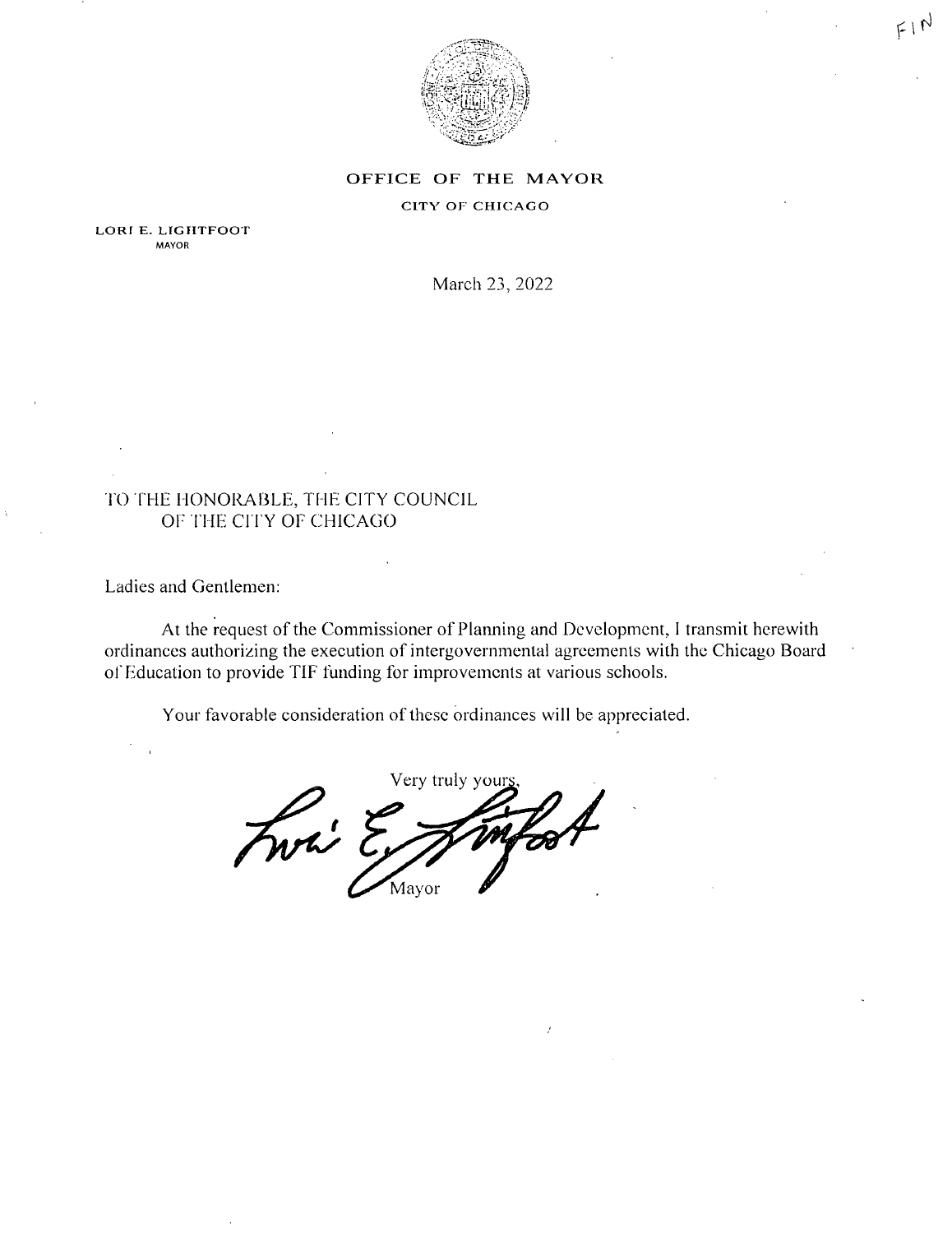#### **ORDINANCE**

 $\zeta$ 

WHEREAS, the City of Chicago (the "City") is a municipal corporation and home rule unit of government under Article VII, Section 6(a) of the 1970 Constitution of the State of Illinois, and as such, may exercise any power and perform any function pertaining to its government and affairs; and

WHEREAS, the Board of Education of the City of Chicago (the "Board") is a body politic and corporate, organized under and existing pursuant to Article 34 of the School Code of the State of Illinois, 105 ILCS 5/1-1 et seq,; and

WHEREAS, pursuant to the provisions of an act to authorize the creation of public building commissions and to define their rights, powers, and duties underthe Public Building Commission Act (50 ILCS 20/1 et seq.), the City Council of the City (the "City Council") created the Public Building Commission of Chicago to facilitate the acquisition and construction of public buildings and facilities; and

WHEREAS, the City is authorized under the provisions of the Tax Increment Allocation Redevelopment Act, 65 ILCS 5/11-74.4-1 et seq., as amended from time to time (the "Act"), to finance projects that eradicate blight conditions through the use of tax increment allocation financing for redevelopment projects; and

WHEREAS, under 65 ILCS 5/11-74.4-3(q)(7), such ad valorem taxes which pursuant to the Act have been collected and are allocated to pay redevelopment project costs and obligations incurred in the payment thereof ("Increment") may be used to pay all or a portion of a taxing district's capital costs resulting from a redevelopment project necessarily incurred or to be incurred in furtherance of the objectives of the redevelopment plan and project, to the extent the municipality by written agreement accepts and approves such costs; and

WHEREAS, the Board is a taxing district under the Act; and

WHEREAS, the Board operates a school identified in Exhibit A (the "School") located at the Property identified in Exhibit A (the "Property"); and

WHEREAS, the Board desires to undertake certain improvements at the School as described in Exhibit A (the "Project"); and

WHEREAS, in accordance with the provisions of the Act, the City Council: (i) approved and adopted a redevelopment plan and project (the "Plan") for a portion of the City identified on Exhibit A (the "Redevelopment Area"); (ii) designated the Redevelopment Area as a "redevelopment project area"; and (iii) adopted tax increment allocation financing for the Redevelopment Area, pursuant to ordinances (collectively, the "TIF Ordinances") adopted on the date (or dates, if subsequently amended) and published in the Journal for such date(s), identified on Exhibit A; and

WHEREAS, all of the Property lies wholly within the boundaries of the Redevelopment Area; and

WHEREAS, Increment collected from the Redevelopment Area shall be known as the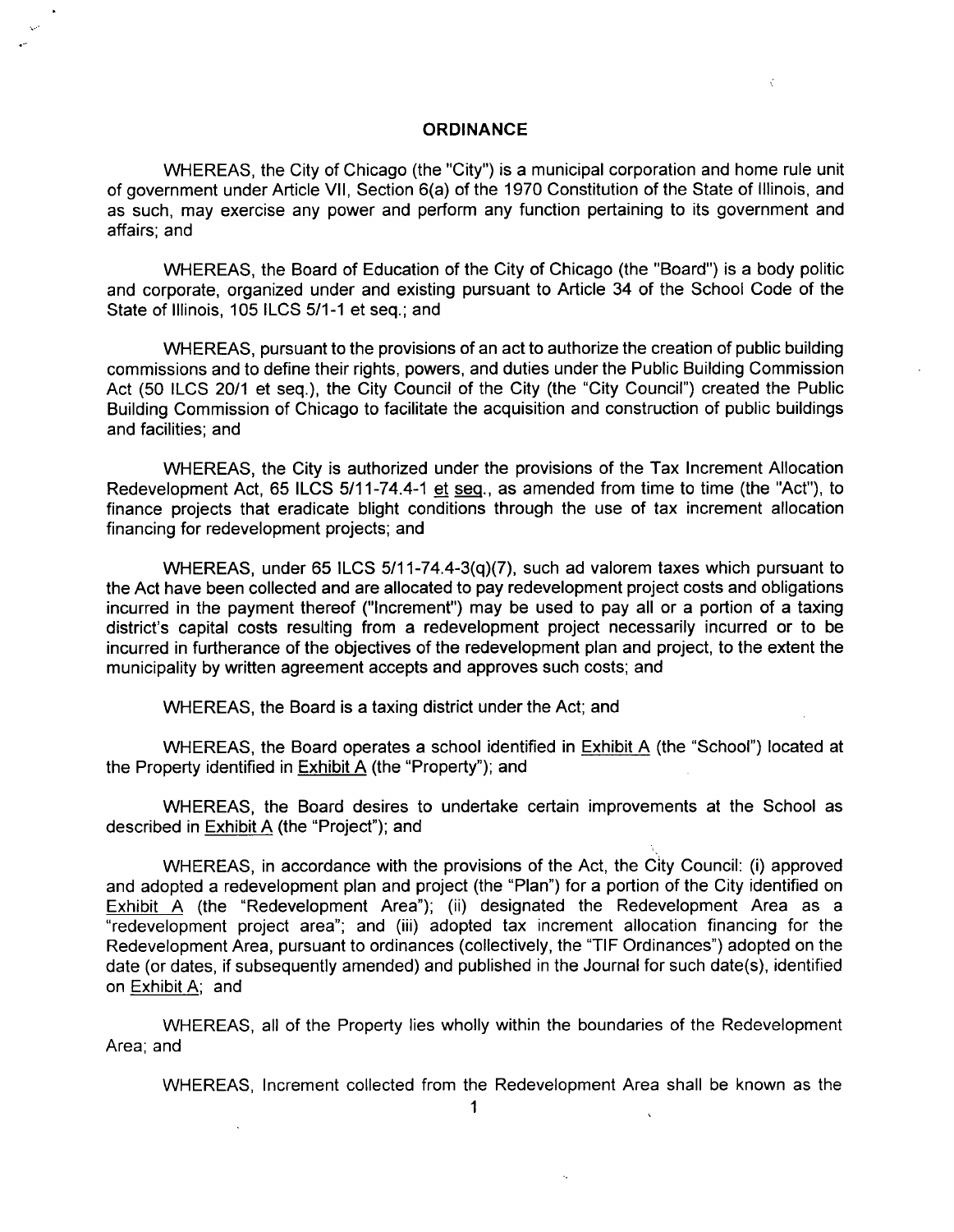#### "Redevelopment Area Increment"; and

WHEREAS, the Department of Planning and Development of the City desires to use a portion of the Redevelopment Area Increment in an amount not to exceed the amount identified in Exhibit A for the purpose of wholly or partially funding certain costs of the Project (the "TIF-Funded Improvements") to the extent and in the manner provided in this ordinance and the Agreement (as hereinafter defined); and

WHEREAS, a detailed budget for the Project (the "Project Budget") and an itemized list of the TIF-Funded Improvements are each incorporated into Exhibit A: and

WHEREAS, the Plan contemplates that tax increment financing assistance would be provided for public improvements, such as fhe Project, within the boundaries of the Redevelopment Area; and

WHEREAS, in accordance with the Act, the TIF-Funded Improvements are and shall be such of the Board's capital costs necessarily incurred or to be incurred in furtherance of the objectives of the Plan, and the City hereby finds that the TIF-Funded Improvements consist of the cost of the Board's capital improvements for the Project that are necessary and directly result from the redevelopment project constituting the Project and, therefore, constitute "taxing districts' capital costs" as defined in Section  $5/11-74.4-03(u)$  of the Act; and

WHEREAS, pursuant to an ordinance adopted by the City Council on April 21, 2021, and published in the Journal of Proceedings for the City Council for such date at pages 29530 through 29549, the City Council approved a form of an intergovernmental agreement attached thereto for a project at Jacob Beidler Elementary School (the "Form Agreement"); and

WHEREAS, the City and the Board wish to enter into an intergovernmental agreement in substantially similar form to the Form Agreement, substituting the Project-specific terms with the information contained in Exhibit A. whereby the City shall pay for or reimburse the Board for the TIF-Funded Improvements related to the Project (the "Agreement"); now, therefore,

### BE IT ORDAINED BY THE CITY COUNCIL OF THE CITY OF CHICAGO:

SECTION 1. The above recitals, and the statements of fact and findings made therein, are incorporated herein and made a material part of this ordinance.

SECTION 2. The City hereby finds that the TIF-Funded Improvements, among other eligible redevelopment project costs under the Act approved by the City, consist of the cost of the Board's capital improvements for the Project that are necessary and directly result from the redevelopment project constituting the Project and, therefore, constitute "taxing districts' capital costs" as defined in Section 5/11-74,4-03(u) of the Act.

SECTION 3. The Commissioner of Planning and Development and a designee are each hereby authorized, subject to approval by the City's Corporation Counsel, to negotiate, execute and deliver the Agreement and such other documents as may be necessary to carry out and comply with the provisions ofthe Agreement, with such changes, deletions and insertions as shall be approved by the persons executing the Agreement on behalf of the City,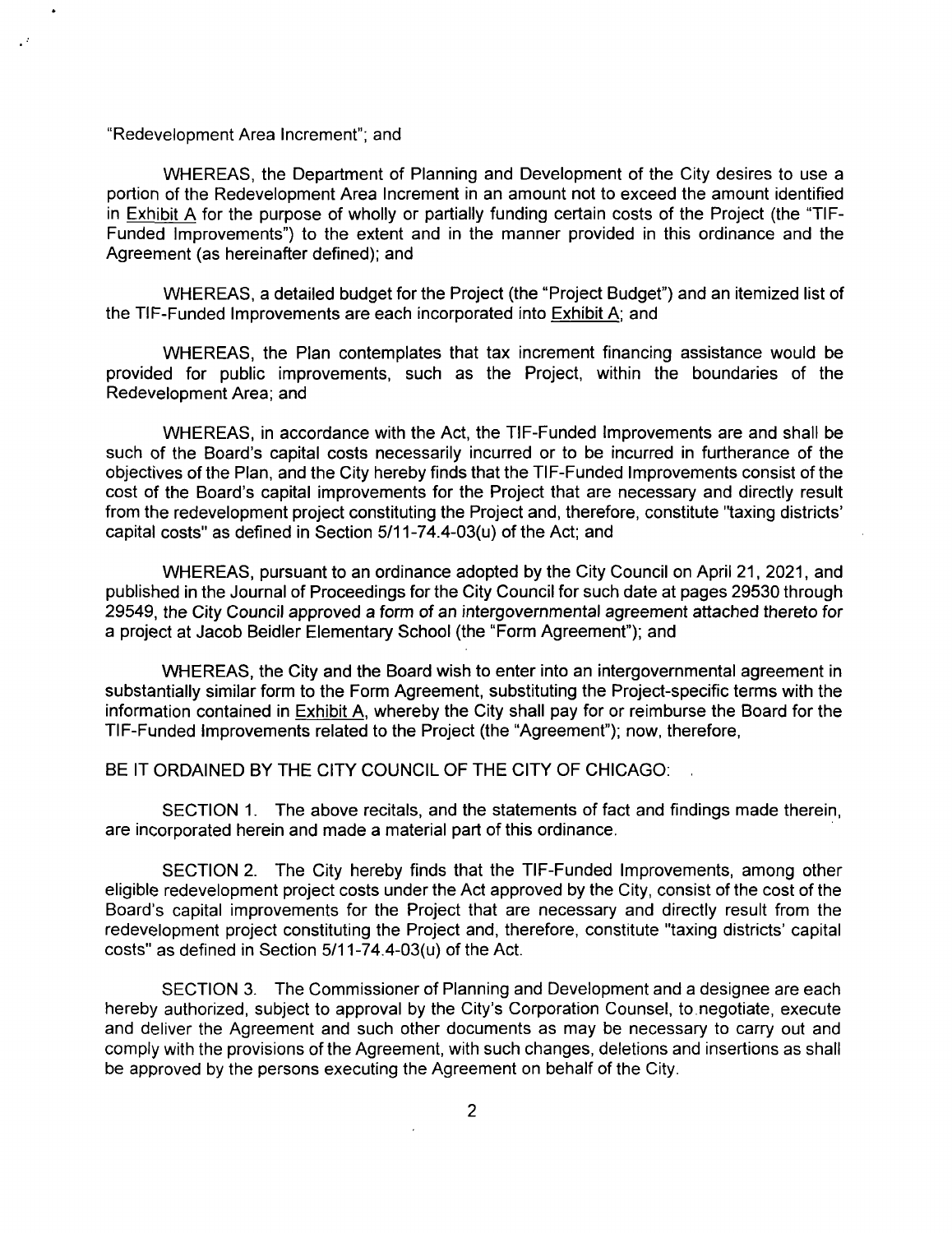SECTION 4, To the extent that any ordinance, resolution, rule, order or provision of the Municipal Code of Chicago, or part thereof, is in conflict with the provisions of this ordinance, the provisions of this ordinance shall control. If any section, paragraph, clause or provision of this ordinance shall be held invalid, the invalidity of such section, paragraph, clause or provision shall not affect any of the other provisions of this ordinance.

SECTION 5. This ordinance takes effect upon passage and approval.